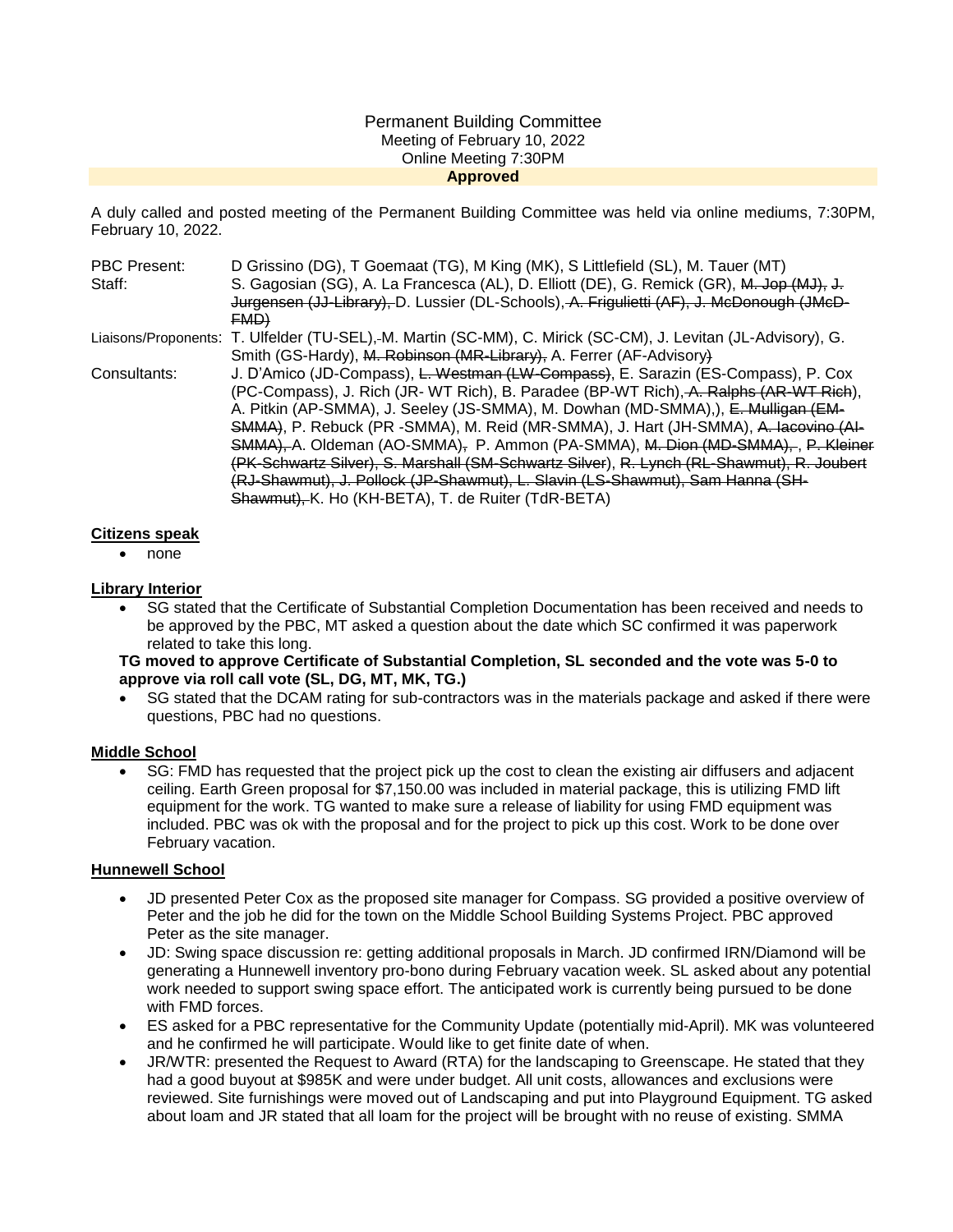confirmed specs for the loam were covered. MK asked about watering, JR stated that this will be covered. SL asked the WTR make themselves aware of town water restrictions, WTR will follow up.

## **TG moved to award the RTA for Landscaping to Greenscape, MT seconded, vote was 6-0 via roll call (MT, SL, MK, DG, TG, CM.)**

 At the 1/27/22 PBC meeting, JL had asked who is responsible if VRF systems don't work and TG suggested AP take this back to his engineering group. AF had asked about warrantees for systems. SMMA-AO presented an overview of the VRF system and provided specific information regarding performance and warranties. This included stating there is a 15-year life expectancy on equipment. This is a centralized system and provides no redundancy; it was suggested that the owner could purchase and keep in stock some replacement parts for an emergency condition. The system is designed to the cooling requirements which inherently provide added capacity on the heating side of the system.

# **Hardy School**

- JD/AP reviewed the milestone schedule and work plan, including the Mass DOT meeting (2/3), the PSI application (2/25), and the DD pricing set (4/12).
- SMMA-PR gave an overview of the MDOT meeting stating it was a positive meeting with very few questions from MDOT. One issue of encroachment onto town property was discussed and it was agreed to modify the grass strip to keep all work off of town property. DG asked about the timing of the application and decision and KH said it will take a couple of months to process by MDOT.
- SMMA-PR asked the PBC if there were any comments on the PSI scope for submission on 2/25, PBC had no comments on the PSI Submittal document.
- From 1/27/22 meeting: MD discussed the proposed 38-foot wide raised (bituminous) pedestrian street crossings at the ends of both Lawrence and Hickory. The team met with WPS to present the crossing locations and went through the concept. The "T" intersection is preferred by SMMA for pedestrian safety reasons. TG asked if cutting the queue at the stop sign was a concern, SMMA said safety was more important parents would need to provide operational management for everything to work. SL stated this as well and CM agreed. The proposed crossing locations would require crossing guards/staff to manage. DG confirmed that there will be no change of material at these crosswalks only striping and signage. GS/WPS stated that they had the staff to manage but requested that the sidewalk be put in on the south side of the access road to give staff more flexibility to direct students at PM pickup if desired, SMMA will add this sidewalk back in. DL said that having this many crosswalks is a stretch but we should be able to make it work. WPS stated that the concept needs to maintain the focus on walkers.
- MD reviewed the service area plan options. All agreed on Option 2 and pulling the dumpster enclosure away from the playground was preferred. A review of utility locations was acceptable and MK agreed with providing PV battery storage in the layout.
- From 1/27/22 meeting: MD presented the original Hardy Master Plan program for play areas, including requirements for play for the skills programs. Some development was presented for the playground but more will be done by next meeting. Utilizing the slope of the hill was shown and all felt this was a good direction and liked the idea. Special focus on SPED needs will be addressed at future meeting.
- MD reviewed the retaining wall at the North side of the school but there was no resolution on concept. DC requested much more contextual work with photos must be done. Communicating the concept is not very clear or easy to understand. SMMA will work on this for next meeting.
- MD reviewed the lift-gates' electronic operator options at the WPS meeting. WPS understood and agreed with concept but more specific requirements of the operation is needed.
- MD reviewed perimeter fencing. General feeling was to minimize opaque fencing so school does not feel isolated but part of the neighborhood. Chain link fencing was preferred by the Committee
- SMMA-JS brought up the memo circulating in town re: the traffic signal at Weston/Hardy Roads. Beta-KH: Beta's initial opinion was to not install a signal but due to a memo issued by the town they took an internal second look at the condition. Upon further review Beta has changed their position on the signal and now recommends it for safety reasons and that it lines up better with the new school location. Of the three warrants required to install a signal the Hardy condition met two of three conditions. It did not meet MDOT requirements but Weston/Hardy Roads are not under MDOT jurisdiction. SMMA asked if the signal should be included in the PSI submittal. TG responded that it is not up to the PBC to make that decision but it is a Select Board decision. TU wanted to provide all the information to Meghan Jop and the rest of the SB, SG will forward all information including TC email opinion. At this time the PSI will be submitted without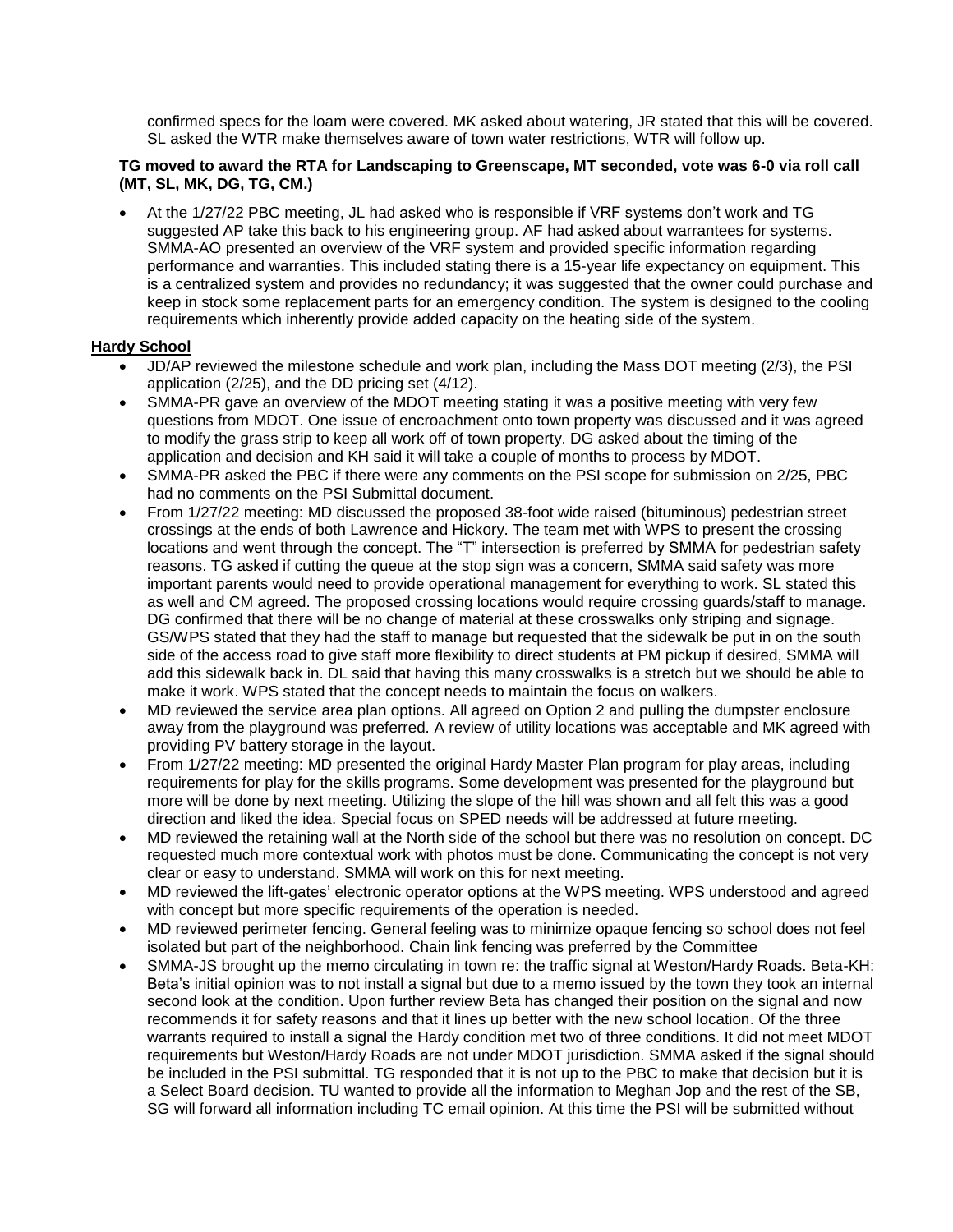the signal included in the application and if needed the signal will be reviewed through the PSI process and either requested or not.

- MR reviewed the exterior design concept: numerous concepts of materials were discussed and presented. The following are comments from the PBC: SL: expressed concern of parochial colors of the brick. DG: lighter brick will get dirty. TG: Is there going to be a red brick option? DG: Thought some relation to Hunnewell colors might be warranted. MM: Liked warmer colors. SL: Existing Hardy is a red brick school and a concept with red brick should be developed. SMMA-MR: maybe two tones of brick should be studied. DG: Detailing will be important. SL: Gym wall is large and needs to be studied. DG: Is there a list of existing Hardy details that might be incorporated?
- SMMA-MR presented concepts with color panels incorporated into the window systems. MK: colors in presentation do not match with bright colors shown. TG: Does not like the color panel idea. DG: Color panels take away from timelessness of design. MM: Likes bay window design at Hunnewell. DG: Reduction of any windows should not affect classrooms.
- SMMA-MD: Review some early concepts of exterior spaces. All felt what was shown would be very expensive. SMMA needs to show a more realistic concept with regards to materials. DG: Asked what is the concept for these spaces. SL: Should be more natural materials, not granite and concrete. DG concurred with that comment. Early ideas for possible exterior Art area and SPED exterior space is in early development and will be presented at the next meeting.

**New Business** 

SG discussed the Russo Bar Construction Phase DCAMM evaluation, PBC had no comments.

# **PBC Administrative Business**

- SG presented the PBC Meeting Minutes from 1/24/22 to which there were no comments. **It was moved (TG) and 2nd by (MT) to approve the minutes as presented 5-0 via roll call vote (SL, MT, DG, MK & TG).**
- SG presented the PBC Meeting Minutes from 1/25/22 to which there were no comments. **It was moved (TG) and 2nd by (MT) to approve the minutes as presented 5-0 via roll call vote (SL, MT, DG, MK & TG).**
- SG presented the PBC Meeting Minutes from 1/27/22 to which there were no comments. **It was moved (TG) and 2nd by (MT) to approve the minutes as presented 4-0 via roll call vote (SL, MT, DG, & TG, MK abstained).**
- SG reviewed the submitted invoices to which there were no comments. **It was moved (TG) and 2nd (MT) to approve the invoices as presented. It was approved via roll call vote 5-0 (SL, MT, DG, MK & TG).**

The meeting was adjourned at 10:11 PM.

## Meeting Documents

Hardy Compass Inv CPM 74-33 Hardy Environmental Partners Inv 431324 Hunnewell Compass Inv CPM 69-40 Hunnewell SMMA Inv 56236 Hunnewell WT Rich Precon Inv 202002-15 MSBS - NV5 Invoice - 15 - 254022 – 013122 MSBS Fire Consultation Inv 867 PBC Minutes 1-24-22 Town Hall Reno CM Interviews Night 1 – Draft PBC Minutes 1-25-22 Town Hall Reno CM Interviews Night 2 – Draft PBC Minutes 1-27-22 – Draft THI Schwartz Silver Inv 2002.01.06 WFL Interior Creative Library Concepts Bookbin Inv 100677 WFL Interior Creative Library Concepts Chairs Inv 100700 WFL Interior Creative Library Concepts Furniture Balance Inv 100526B WFL Interior Johnson Roberts Inv C28